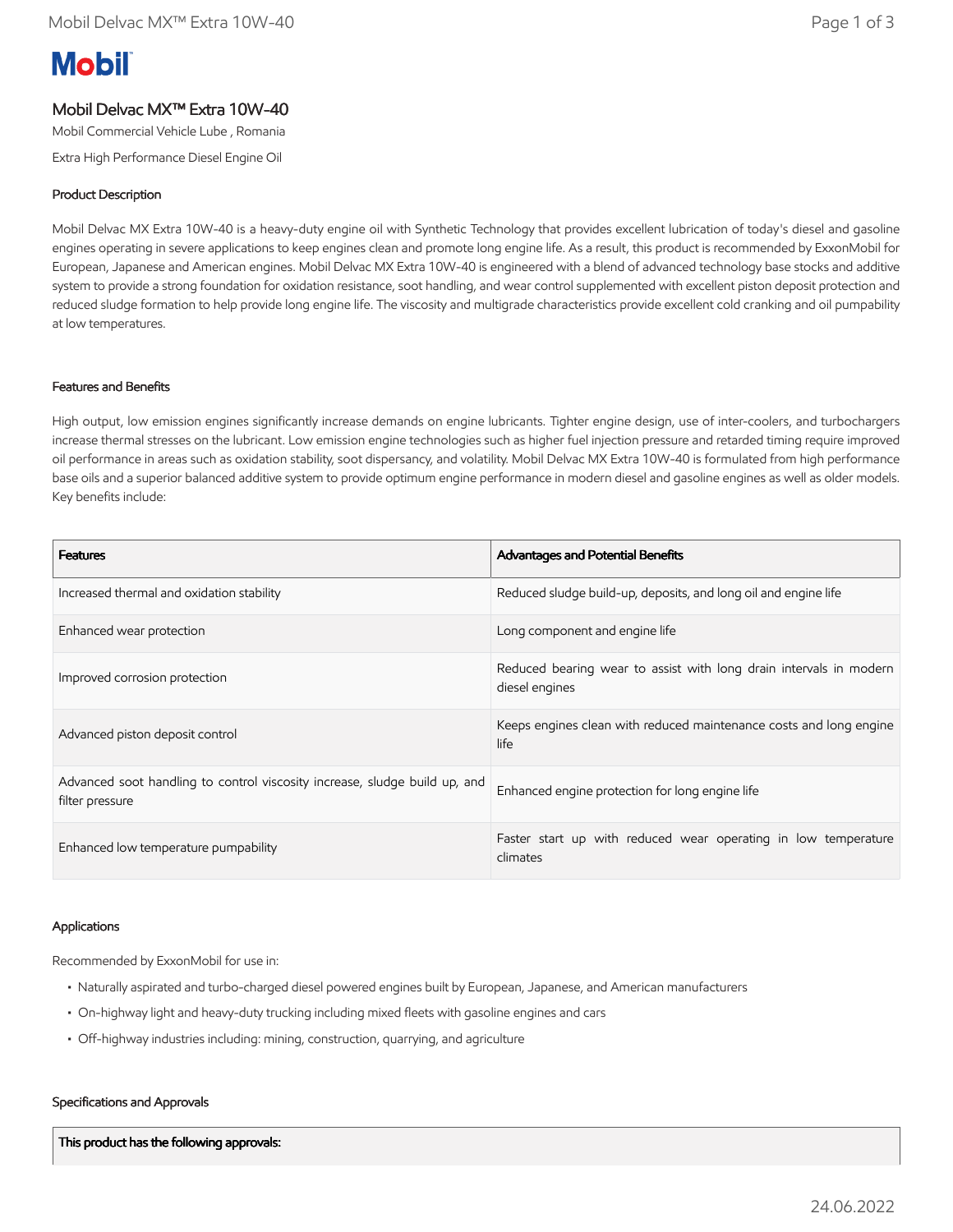| This product has the following approvals: |
|-------------------------------------------|
| AVTODISEL (YaMZ) YaMZ-6-12                |
| MAN M 3275-1                              |
| MB-Approval 228.3                         |
| MTU Oil Category 2                        |
| <b>RENAULT TRUCKS RLD-2</b>               |
| VOLVO VDS-3                               |
| Mack EO-M Plus                            |
| Mack EO-N                                 |

KAMAZ V-8 Euro-3, Euro-4 and Euro-5 engines

| This product is recommended for use in applications requiring: |
|----------------------------------------------------------------|
| ACEA A2                                                        |
| API CG-4                                                       |
| API CF-4                                                       |
| API CF                                                         |
| Cummins CES 20072                                              |
| Cummins CES 20071                                              |
| Detroit 7SE 270 (4-STROKE CYCLE)                               |
| RENAULT TRUCKS RLD                                             |
| VOLVO VDS-2                                                    |

| This product meets or exceeds the requirements of: |
|----------------------------------------------------|
| API CI-4                                           |
| API CH-4                                           |
| API SL                                             |
| API SJ                                             |
| Caterpillar ECF-2                                  |
| Cummins CES 20077                                  |
| Cummins CES 20076                                  |